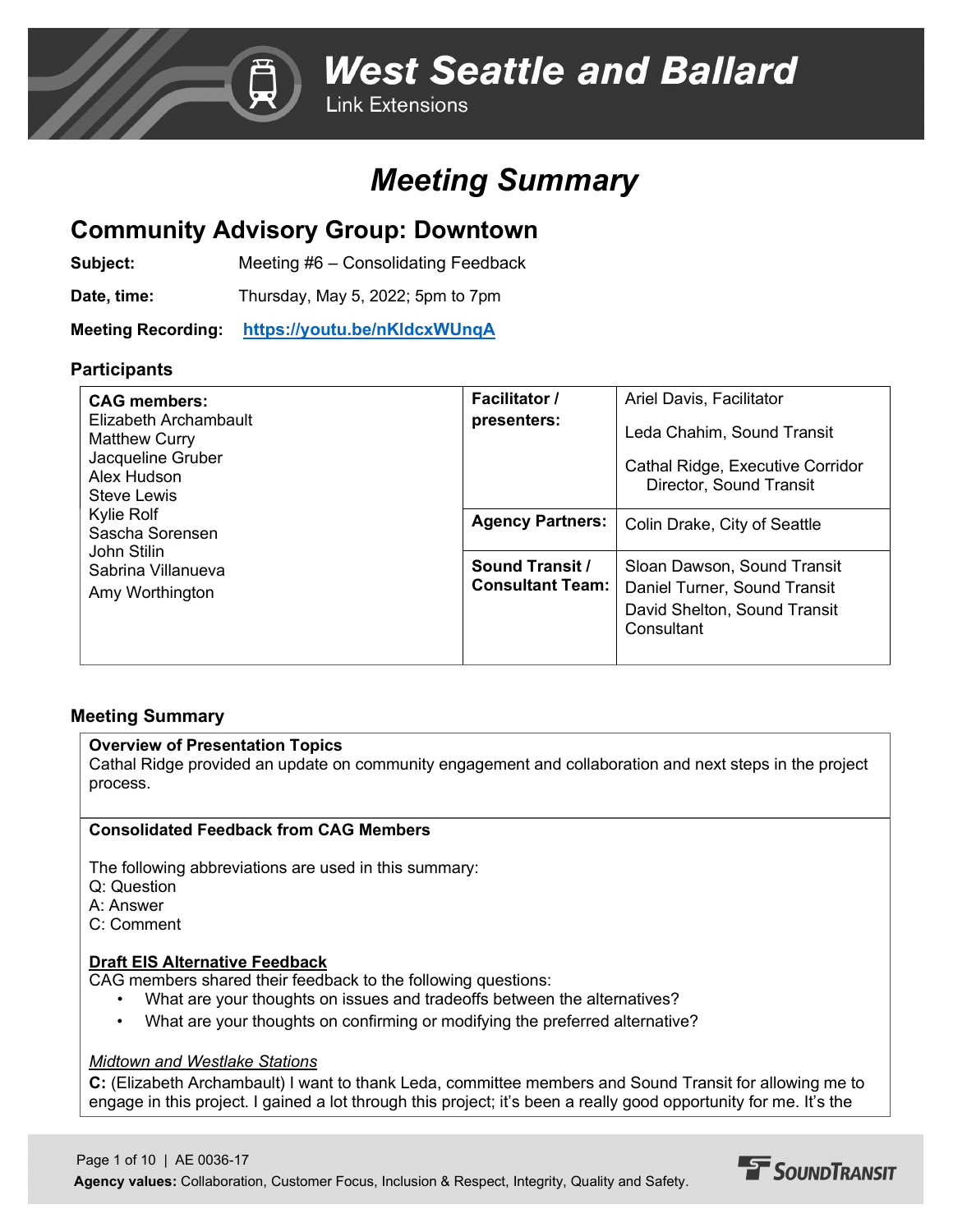### **Link Extensions**

first time I've been able to engage in something so transformative and important for our city. In terms of the question of alternatives, I am still strongly in favor of the pink line, the Preferred Alternative. I know it would slow down construction a bit, but I'd like the streetcar to be able to run on at least some sections of South Lake Union because I use that a lot and more people will use it as we get into the summer and as people come back to work. If there is a station on 7th & Republican, that would be terrific. In the Midtown and Westlake part of town, I prefer the alternative that would go up 5th Avenue. It's close to various things like the park.

**C:** (Matthew Curry) I continue to be supportive of the Preferred Alternative along 5th Avenue. There's a lot of excitement about the potential for the station that would be to the south of the library and also I think that the 5th Avenue connections at Westlake create a lot of more dynamic connections with alternative [transit] routes and with the existing Capitol Hill/Northgate light rail. Also, I feel that the 5th Avenue Preferred Alternative is more centrally located in the downtown core.

**C:** (Jacqueline Gruber) From a high level, it's a difficult question to answer. My role is to represent several different organizations participating in conversations that have happened with Downtown Seattle Association, as Vice Chair of SLU Community Council, as a member of the Mercer Stakeholders and also representing a property owner that has properties in multiple station locations, it's a big question. My biggest unknown is what Sound Transit has heard and is still beginning to digest – the comments you received on April 28th. None of these choices are easy and they all have tremendous tradeoffs and I think that while the Draft EIS is a very long document, I didn't make it through every single page. I did leave that process, after digesting thousands of pages, I still left with a lot of questions. That leaves me in a place of being curious about how the staff and the Board are thinking they may be able to digest these comments and turn around to a decision in July. It seems like from the groups I've participated in, there are a lot of questions about the tradeoffs of the permanent locations and how they would be designed to accommodate a good pedestrian and transit experience, but also a lot of questions about how the ten years leading up to it would unfold and even beyond, how the impacts would be mitigated. I didn't find a lot of information in the Draft EIS about why we're building things the way we're building them and if we've been able to examine different construction approaches to mitigate impacts at the surface level. Of all the groups I participate in, I've heard definite enthusiasm for the project and wanting to support Sound Transit in any way we can, so the final outcome is going to accommodate generations of folks. We call it the 100-year project, I hope it's more than that. We need to make decisions with a really long timeline in mind, but I've also seen where we've been short-sighted because we think that things are minor inconveniences, but they end up lingering for a long time because we didn't think about the long-term implications for communities, to neighborhoods, to residents, to businesses, particularly ground-floor businesses. I don't think we've started that conversation yet. In terms of the stations where I'm most engaged in conversations, I think there's a lot of support for the Harrison St [South Lake Union] station. There's not interest or need to be putting the line along Mercer where it's further removed from transit connections and the heart of the neighborhood; I'm hearing a lot of consensus there. It sounds like there's more work that needs to be done at Seattle Center to figure out what station location would truly be appropriate and serve the resident organizations. I don't know that one has been identified or one has been fully studied to understand how that would unfold. The Denny station needs a lot of work. I don't think it's possible to close Westlake for four years and be able to put that neighborhood back together afterwards. It would have implications on the businesses located there and future transit ridership. That's the last station I'll comment on because I don't have familiarity with the Midtown and Westlake stations.

**C:** (Alex Hudson) Similar to Jacqueline's perspective, I don't know that I feel prepared in this meeting to be making specific comments about the specific stations. Transportation Choices Coalition has approached this from a values-based perspective with the organizations that we're partnering with. The values that we're thinking about in making these tradeoffs is around long-term benefits for our region. You've heard me speak here about an understanding of how these stations can be used to maximize accessibility both now and long

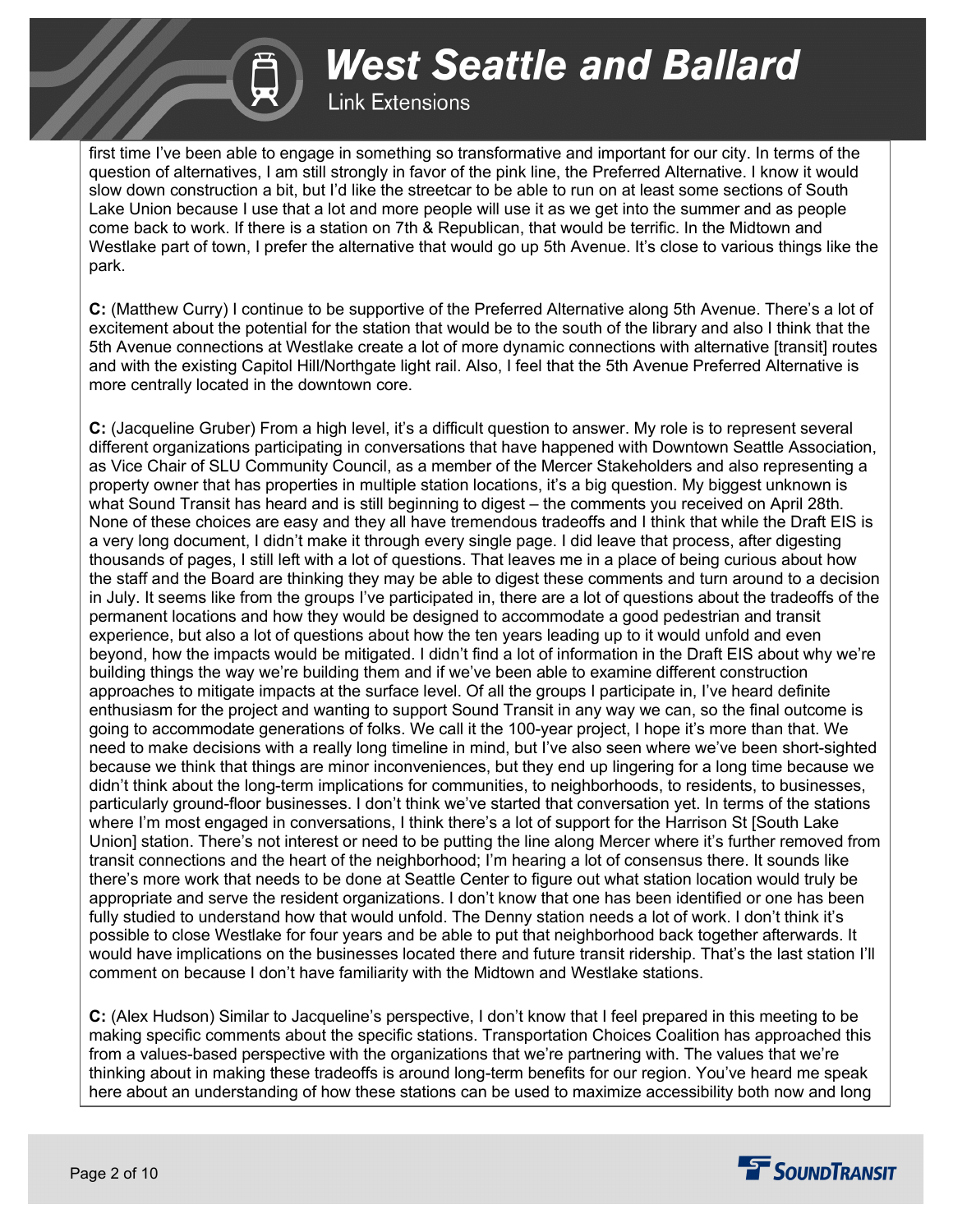### **Link Extensions**

term, either through increasing the walkshed or thinking about the growth potential for equitable TOD and economic activity in the station areas, a desire to see stations that maximize the potential for transit accessibility, walkability, and especially connections in and to the stations themselves with our transit network at the surface as well as a concern for the real impacts that construction can have in this period especially around transit mobility and ADA accessibility in this city. And a desire to see that we are really intentional about how we put our city back together, so that as we repair and heal from the inevitable construction impacts, that we are intentional about what these stations are building for and toward. The letter that we sent in had some comments about places where there's more discussion and I would say there are tradeoffs in the Midtown segment relative to those values.

The tradeoff I think about the most as it relates to Midtown is the walkshed enabled by the station. I want to make sure we're thinking about destinations both immediate and destinations long-term and especially wanting to see a deep level of connection to the high employment district and important regional medical facilities in the First Hill neighborhood.

**C:** (Steve Lewis) In general, I prefer the Preferred Alternative and I'm especially concerned about the 6th Avenue station and the hill that separates 5th and 6th Avenue and accessibility. 5th Avenue is fairly accessible because there is a series of buildings, particularly the public library, that can get you up to 5th Avenue even though the hills are quite steep. There's no comparable route to 6th Avenue. Beyond that, I'm concerned about what you're going to shut down to build anything in Midtown because I really haven't heard a plan for where traffic on 4th, and to a lesser extent on 5th Avenue, would go during construction. I don't have a lot of comments on the 5th and 6th Avenue [Westlake] stations at Pine Street. They look fairly similar in terms of the issues I'm concerned about.

**C:** (Kylie Rolf) I will echo similar comments from Jacqueline, Alex, and others. I am primarily here with my day job hat on which is representing Downtown Seattle Association. We have a vested interest in the end product, but where we and our membership is at this time is more focusing on the lead-up to the construction period, the construction period, and the construction impacts in the Downtown core and South Lake Union. I have piecemeal input to give, which you will see in our comment letter that we submitted last week, but overall this has been a difficult exercise for me and for others. Because if you're coming at it from a lens of economic development impacts, impacts to Downtown residents, impacts to Downtown businesses, arts and cultural organizations, in order to formulate meaningful opinions and comments, it is really pretty impossible to do with the level of information contained in this Draft EIS. Things like construction timing and phasing throughout the segment, street closure phasing and durations, plans for pedestrian, traffic, and transit detours. It's a pretty difficult exercise to be able to formulate opinions. I'm hopeful that Sound Transit will look at station design a little differently than in other neighborhoods throughout the city. Downtown's built environment is dense and heavily utilized. I really hope that Sound Transit, when thinking about station design, employs good urban planning techniques and principles and uses this as an opportunity to not just "do no harm", but to look for opportunities to enhance the current built environment. The Westlake station as well… due to the unique situation in those surrounding blocks, when thinking about construction impacts and street closures, there's an eye towards thinking about the public safety impacts and vibrancy impacts of that area in particular. In a lot of the conversations I've had over the past couple months about this area in particular, and the new Downtown tunnel that will be built, I've heard a lot of folks harkening back to the building of the current 3rd Avenue transit tunnel and just really hoping that Sound Transit looks at lessons learned there; there's the perspective of some that in many ways Downtown has never recovered from that project. I'd urge us to be thoughtful and again wanted to reiterate that it's pretty difficult to form opinions and thoughts with the level of information that is contained in the EIS particularly with an eye toward neighborhood and area impacts.

**C:** (John Stilin) When I look at the station refinement for Midtown, I see it's saving \$20M by digging out into the street, I wonder if that really saves anything. It's probably heresy to say \$20M is a drop in the bucket. The

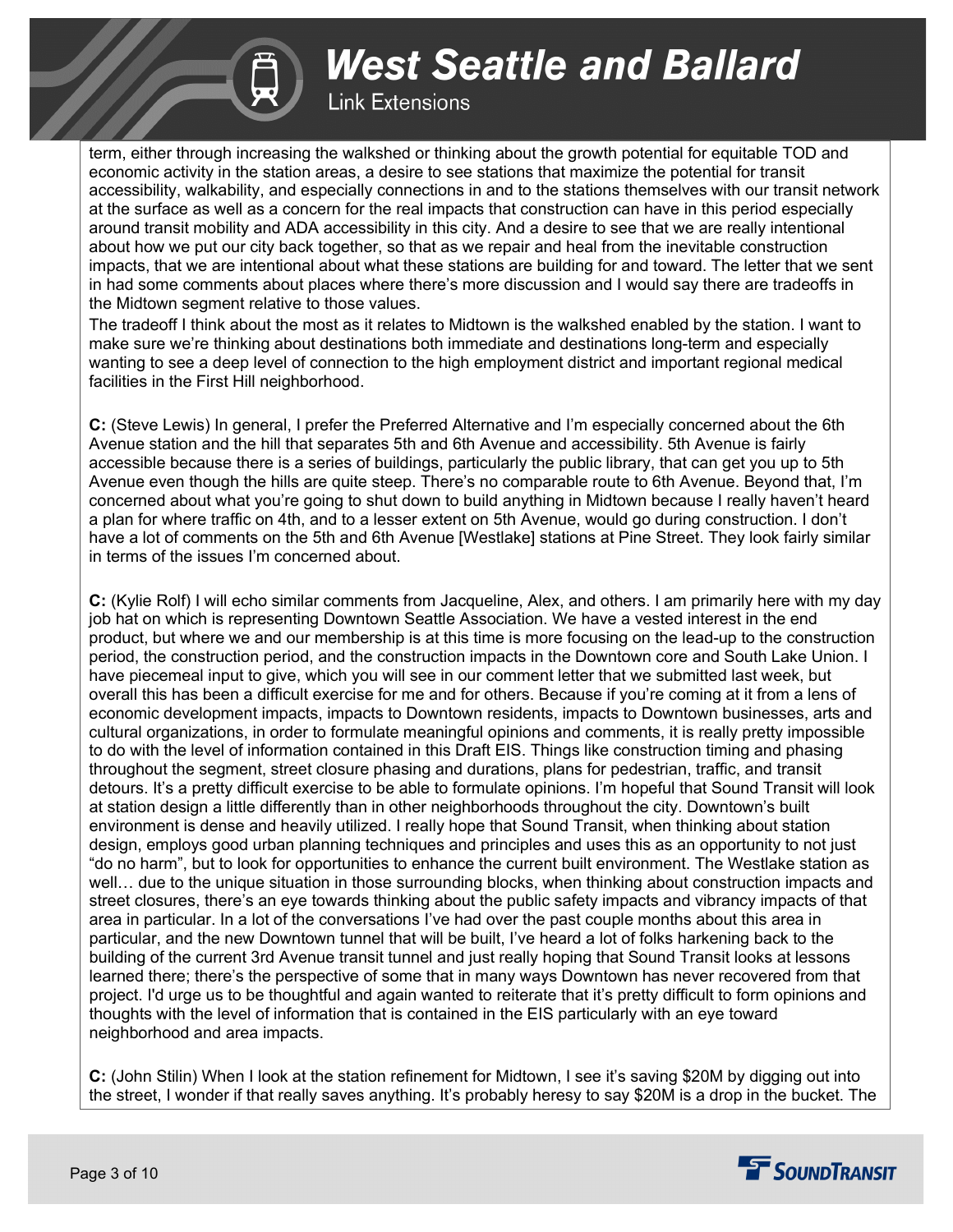### **Link Extensions**

impact of making that refinement, are we going to pay for that some other way in 4th Avenue? The alignment on 5th makes sense; 6th looks odd to me since it's bumped up right against the freeway, that didn't seem to be a great place to have a station where you come out and one side is urban, one side is a freeway. I realize some will come down the hill from there, but I think the Preferred alignment there is fine. At Westlake station, and the refinement to save \$190M savings by eliminating an entrance that looked like it was going to be in Westlake Park – that seemed like a fairly good thing to do because it doesn't look like we have a huge impact on people walking from one side of the street to the other. The entrance design will do a lot to get people from both directions; it's on a corner so it should get a crossflow of pedestrians from multiple areas. So in that section, Preferred looks like the best choice. I'm not a Downtowner, I haven't focused on that so I don't want to be telling anybody in downtown how they should be doing their alignment. From what data is presented here to act on, that seems to be the right choice.

**C:** (Sabrina Villanueva) I don't have much to say on the Midtown station and for the Westlake station, my main concern is closing 4th Avenue permanently for 2 years. Echoing other comments, I think that the 5th Avenue alignment looks good, but when you dig down into the details on construction impacts, that's what I'm most interested in. Being able to understand alternate construction methods that could avoid long-term road closures that would have short-term and long-term negative impacts on the economic vibrancy of those streets and areas. With 3rd Avenue being transit only, 4th Avenue does a heavy lift going north and 2nd Avenue going south. That section on Pine Street is less concerning because it's already more of a walking street. If there's an alternative to closing 4th Avenue for two years, that would be great.

**C:** (Amy Worthington) With regard to Downtown and Westlake, I did not spend as much time focusing on that area either; most of my focus was on Seattle Center and the groups that were evaluating the South Lake Union and Seattle Center stations. Being a person who has worked in Downtown for over two decades and knows the downtown grid, I will echo the comments of Kylie and Jacqueline and others with regard to not having enough information to understand how this is going to be carried out to feel like I can [comment]... Intuitively, 5th Avenue, the Preferred Alternative, seems like the better route, but without the details and knowing how the construction's going to happen and how all of this will come together, it's hard to say. I will echo what Kylie was saying with regard to 3rd Avenue and when they ripped up the tunnel there. You can tell 3rd Avenue still has a different feel in downtown than the other streets and I don't think it was very well executed from an urban design, urban planning standpoint. That is where my greatest concern is with regard to this whole project – what it's going to be like to carry out the construction and design and the integration of a mature urban area that's dense and has a compromised urban street grid. Closing down 4th Avenue; I don't even know how you do that. I don't know if you've ever been downtown when something shuts down. The whole area gets gridlocked and pushes everything into the neighborhoods; it's just a mess. So, to have something that lasts more than 2 or 3 hours on the downtown streets, I don't know how it works. I have a lot more questions than answers with regards to those two stations.

#### *Denny and South Lake Union Stations*

**C:** (Elizabeth Archambault) I would like it not to be on Mercer. There's already so much traffic and transportation and shops that I normally shop in and go to on Mercer Street that I think that closing it down for a significant amount of time would have an impact on moving around what I like to think of as Downtown/South Lake Union, which is Mercer St/Westlake Avenue North. My preference would be not to have Mercer Street shut down, so my preference is to route it away from Mercer. I know it might be possible to reconfigure the streetcar in some manner so that it does run, but I know the tradeoff for that may be extra construction time. But, if there's any way we could have the streetcar running, that would be my preference because I do use the streetcar a lot coming from Fred Hutchinson all the way to Mercer which would be beneficial to me. That would be my thoughts: avoid Mercer and reconfigure to keep some portion of the streetcar.

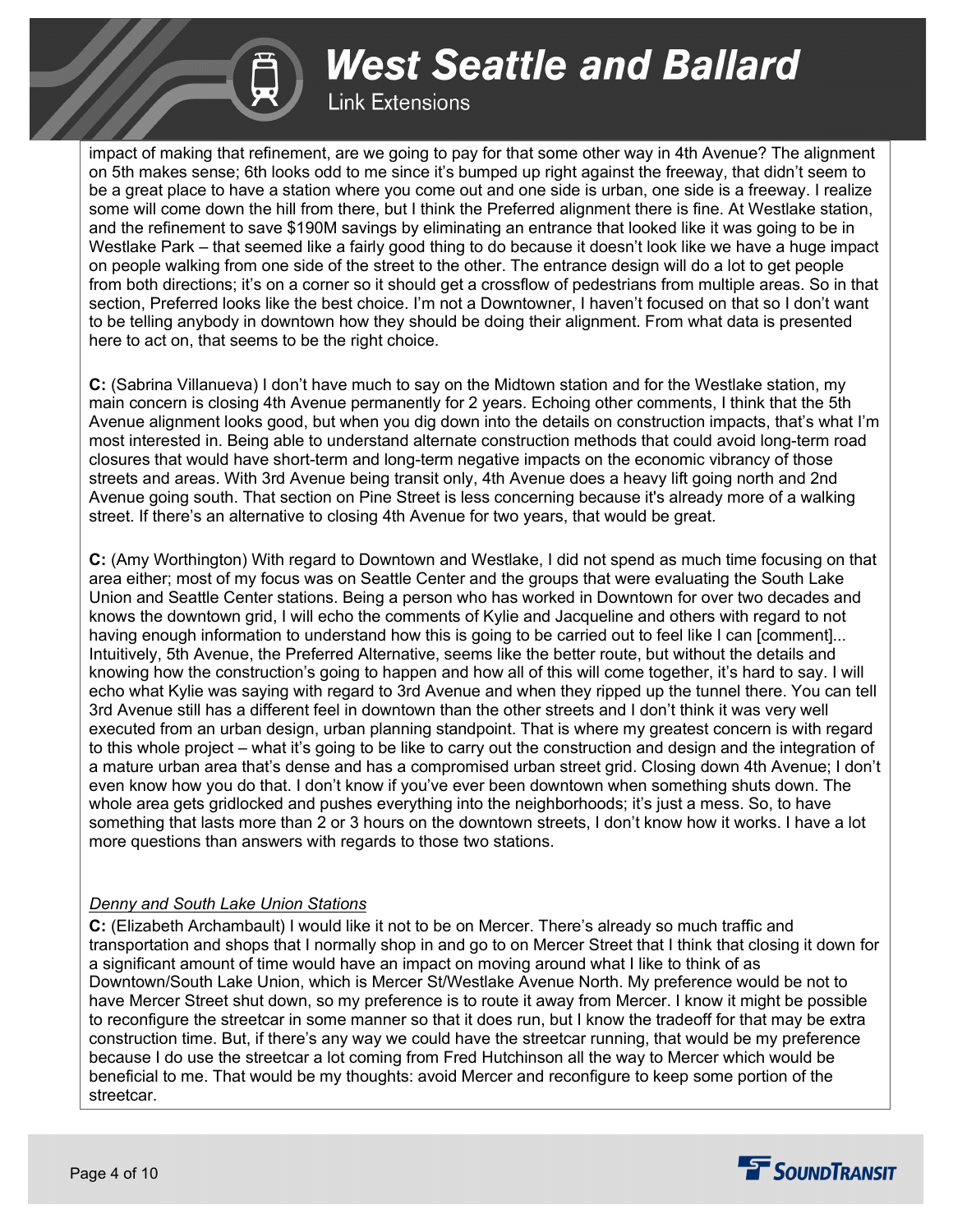

**Link Extensions** 

**C:** (Matthew Curry) For the two stops in Denny Triangle/South Lake Union, if we could snap our fingers and have these stations in place, I think everyone would agree that the Denny Station at Westlake [Avenue] with its southern entrances at 8th or Blanchard area, that just creates all kinds of walkshed opportunity that is really worthwhile. Unfortunately, we can't just snap our fingers and have it be there, so I tread carefully because I know we have a lot of stakeholders who are significantly concerned about the duration of construction activity to place a station within the Westlake corridor. So, although I do support the Preferred Alternative here, just acknowledging any further study or efforts that can be made to mitigate the construction impacts. My only other point of reference that I think is somewhat closely related, is to look at the U District Station construction that occurred recently. That project closed a number of streets in the heart of the U District for 3.5 years and things are recovering wonderfully. I think we are all adaptable and we can make things happen and the Westlake location long-term is just a terrific siting spot for a station. You know our views on Harrison & 7th street [South Lake Union] station also in the Preferred Alternative, continues to be preferred. I've enumerated previously the various reasons that we support that location to serve the Uptown triangle as well as the western part of South Lake Union.

**C:** (Jacqueline Gruber) Nothing to add.

**C:** (Alex Hudson) Most important for this [Westlake] station is the connection within the station and to the street, this will ultimately be the largest, the highest ridership of any station in the entire system. Ensuring that however it ends up being built that people are able to experience transfers within the tunnels as seamlessly and as efficiently as possible. And that as people are exiting the station, that they are seamlessly integrated into a very rich network of transit accessibility and safe walking/biking paths. PSRC research shows that investments in accessibility are the single greatest input we can make into making these stations be useful for the greatest number of people. So, this station, similar to others but with a really particularly keen focus here, needs to embody the absolute best of the best in terms of vertical and horizontal conveyance, transfer and wayfinding and integration into the larger surface network.

**C:** (Steve Lewis) The [Denny Station] alternative at Terry is up a very significant hill and [Denny Station at] Westlake is well and away the more accessible place and path from downtown. In terms of accessibility for people with mobility limitations, the Westlake station [location] is significantly greater than the Terry alternative. I remember how bad Mercer was before it got fixed and it still isn't great but closing half of it for 3 years would be a complete and utter disaster. There's too much traffic on Mercer.

**C:** (Kylie Rolf) Not much more to add. I have very serious concerns about a 4 year closure of Westlake Avenue. Short of having a more thorough view of mitigation plans and reroutes, I can't really expand on that any further other than to say it seems like it would be unmitigable. I would like to see Sound Transit take a look at some mix and match options for the Denny Station, potentially keeping the 5th Ave spine intact, but what does it look like to place the Denny Station at Terry and how would that work in terms of linking that station location up again to the South Lake Union Preferred at Harrison.

**C:** (John Stilin) I think there was a proposal to combine the two stations as a refinement to save a half billion dollars. That's a great financial idea, but you're looking at changing ridership by 10,000 a day over a period of time. I'm not sure how this works into the walkshed in that area and how it furthers dense development in the area by eliminating one of the stations. When you take the alternative route, you're just pushing into an area of Mercer Street that is going to wreak havoc on the city. I'm not convinced there's as much, from my knowledge of driving through those areas, as much potential as the Preferred Alternative. I'm not sure cutting a station out to save a half billion is the right choice this early on. Ten years out, it could be real folly even though it's that large amount of money. That's where real estate people understand the value of the property

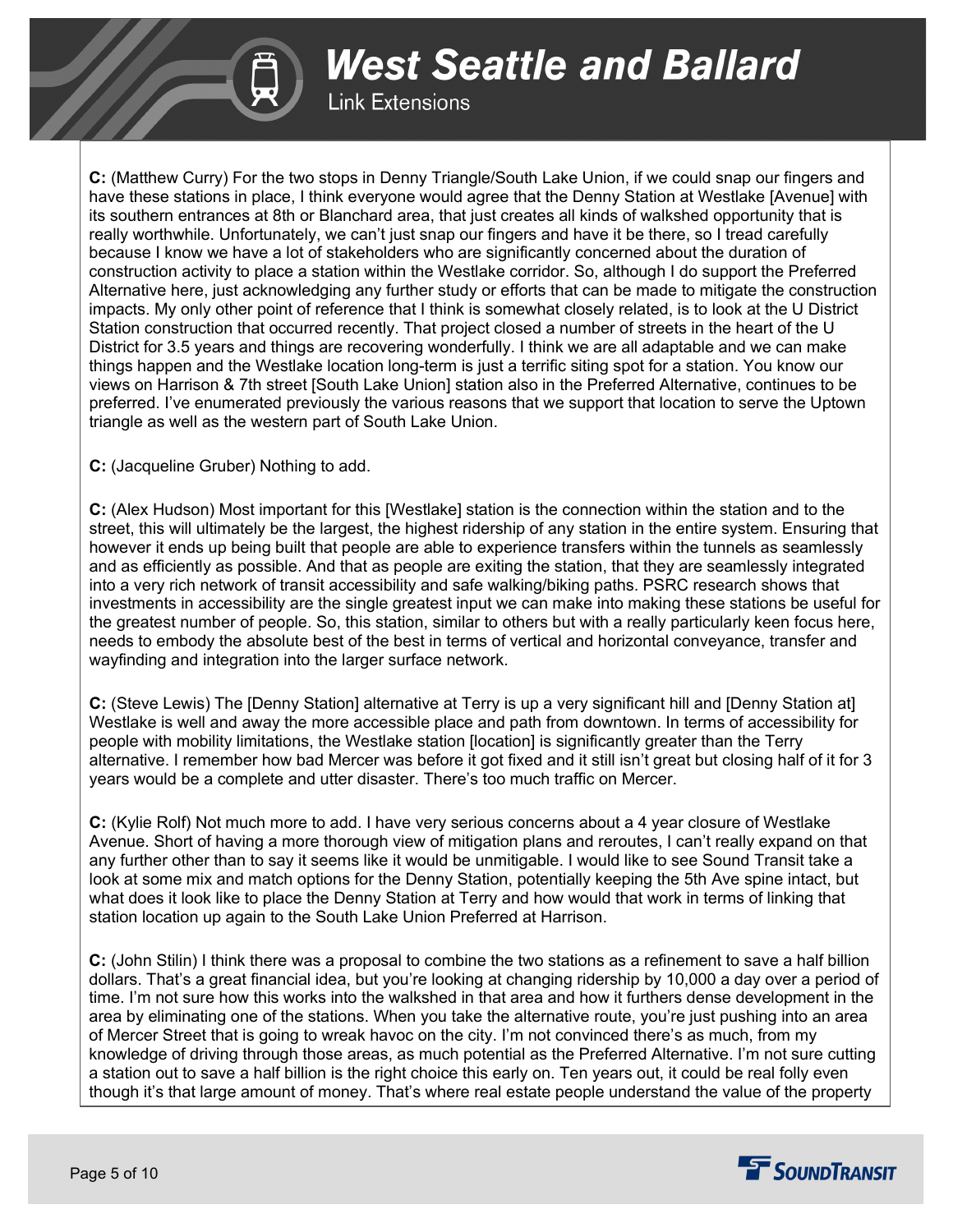

### **Link Extensions**

and the development, they can tell you if it's a wise tradeoff. It saves money, but at the cost of what? I think with these two stations, leave them there and the Preferred Alternative seems like the right route.

**C:** (Sabrina Villanueva) From a location perspective, I like where the station would end up better on the Preferred route; it captures the most amount of residents, of employees, of folks that would utilize that coming in and out of town or even going to different ends of the city. I think when you go across Denny, there's sort of this mental barrier. We lose a lot of pedestrians and folks if you go to the other side of Denny. That being said, the impact to the area--it is a dense built environment and this would be very disruptive. The partial closures on Blanchard and 8th and 7th are fine. My assumption is that's only a partial closure on Blanchard because that's a highly utilized Metro route. I'm hoping there's a way to do partial closures on Westlake to continue having the streetcar open. I know construction teams can get pretty creative with methods. If there was some way to develop and construct it where we have partial closures but maintain streetcar access, I think we would get a win-win.

**C:** (Amy Worthington) I wanted to echo what John was saying about the consolidation idea. I am opposed to that idea. I know it is a lot of money, but this is such a densely populated area. I think it would be shortsighted to eliminate a station in this area for cost savings given how dense it is now and will become over time. It's not the area to be looking at less stations so I'm opposed to that cost savings measure. I would agree that the Preferred route for that Denny station and South Lake Union station on Harrison feel like the right places to land a station with the huge caveat again of not understanding how you're going to execute on that from a construction standpoint. The specifics around that are very vague still but generally speaking, geographically, the Preferred line seems like the right place for the Denny & South Lake Union stations.

#### *Seattle Center*

**C:** (Elizabeth Archambault) The Preferred plan is where I have real concerns. Though I really want the line to go through Denny and avoid Mercer and also go on 7th & [Harrison] because I agree that would be more beneficial for use, I'm really unhappy with the thought that it would go through the Seattle Center campus itself. We have such unique land and park at Seattle Center that I just don't want it to go through the Seattle Center. A lot of other people have been able to more eloquently explain why, but as a lifelong consumer of transportation in Seattle and as a person who went to the World's Fair as a kid with my family and heavily use it during the summer and autumn, I just don't want it to run through Seattle Center. I don't know how that would work given that that is the Preferred line and I have been supportive of the Preferred line, but I don't want it to take away any space from the fountain or cut down any trees. We need more open space and more trees. That is my general impression of the preferred line running close to the Climate Pledge Arena.

**C:** (Matthew Curry) This station location is the one area where I'm hearing lots of interest from people about adopting a mix and match approach where if we could go with a station either in the alternative alignment or further to the west of Climate Pledge Arena more in the heart of Uptown. To locate a station away from the grounds of the center would actually be preferable. I know there's a lot of folks here who have Seattle Center interest, so I'll give my time to them to describe their preferences.

**C:** (Jacqueline Gruber) There's pretty broad acknowledgement or a lot of voices that are asking for more options or more analysis here. I agree we're looking for putting transit in public spaces and downtown already has so few public spaces and such little open space compared to other neighborhoods around the city. We're robbing Peter to pay Paul, it would be great to keep and preserve what we have and add to it by putting stations somewhere else. I don't know if we've exhausted those possibilities, but would support an additional look at that.

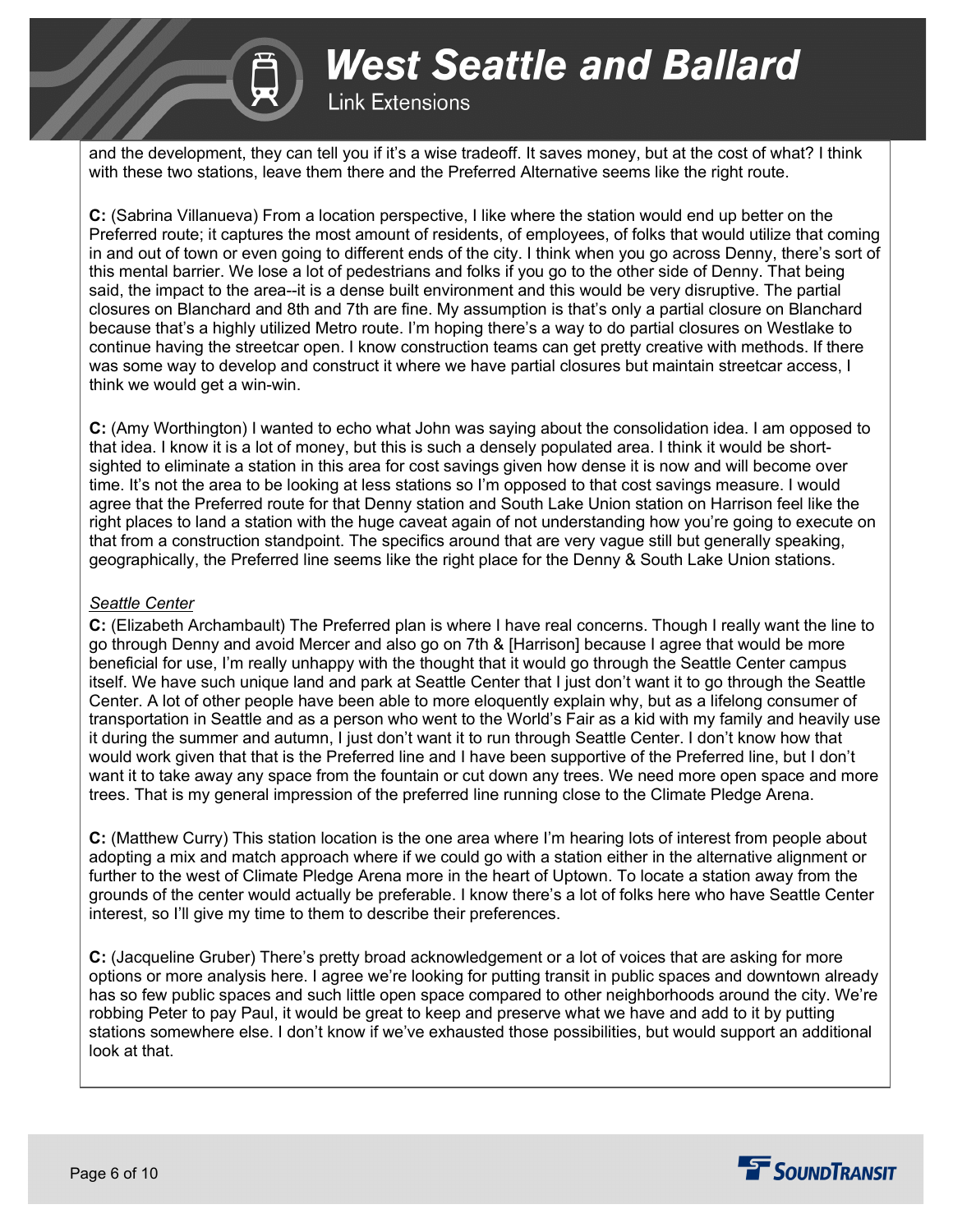## **Link Extensions**

**C:** (Alex Hudson) This is a station area that definitely needs more conversation to make sure that we can balance some complicated interests here. Ultimately, this is just one of the most important, vibrant, year-long, cultural, and civic assets that we have in the City of Seattle, so balancing the ability for folks to access and enjoy that while staying core to its essence is going to be a difficult challenge here. It's really critical during time of construction that we're really keyed into transportation impacts knowing that throughout the construction period there will continue to be very large-scale events on a regular basis. So, wanting to be as tightly coordinated with a variety of stakeholders to ensure that people are able... Big crush load events happen all the time, so want to make sure we're providing accessible transit and multimodal opportunities for people to get to those destinations.

**C:** (Steve Lewis) I'm still going to express my concern about construction on Mercer. I'm concerned about Seattle Center as well both in terms of what it looks like during construction and how much impact the station has on the center when it gets done. If there were no impact, closer to the Climate Pledge Arena is probably the better site, but if it were to seriously impact either the Arena or the Seattle Rep and Cornish, I might tend to incline toward Mercer.

**C:** (Kylie Rolf) I don't have anything additional to add other than I support the calls for more study from other stakeholders.

**C:** (John Stilin) This is one that I know more about than other places because I've been actively involved with the Seattle Center group and on the Board of Trustees at the Seattle Rep in full disclosure. The alternative alignment on Mercer scares a lot of people around Seattle Center. I came out of the theater a couple weeks ago when the Dua Lipa concert let out and there were a number of events going on and Mercer was all red lights. I cannot imagine Mercer being shut down when some of these events come out. Seattle Center looks at that as the main artery for people to get there who have to drive, who can't use transit and that doesn't look good to them. The alternative that was put out about moving the station further to the west into the Uptown neighborhood is the one that a lot of people at Seattle Center like because it still brings us something that we really want and that is transit access to Seattle Center because it makes us truly a regional destination by rail. The City of Seattle presented some interesting ideas of how they could integrate that station into Seattle Center by turning Republican into a pedestrian corridor with some improvements. I think there's a way to bring a station close to Seattle Center and provide all the benefits of transit by moving it to the west. That's going to spare a lot of non-profit organizations; it's going to spare a public resource a lot of potential damage. I think about the temporary things that lead to permanent damage so I'd like to see it move west. It also provides opportunities for the Uptown community to be a lot better integrated into a station and bring development to that area. If you move it, then Sound Transit can provide TOD resources to do transitoriented development on the land they acquire. That could have some very good long-term benefits for the neighborhood in addition to Seattle Center. I would encourage the Preferred alignment with the station moved to the west and I think that will pay off richly for that area.

**C:** (Sabrina Villanueva) I do not have anything to add for this location.

**C:** (Amy Worthington) Similar to John, I probably have spent the most time considering the options and the tradeoffs for the Seattle Center station. As a number of us went through the Draft EIS and we've talked to Sound Transit a bunch about, one thing that was not examined and why this station more than others needs a whole level of study beyond traffic is the surge issues with the events happening and how you design a station to handle that well, so it doesn't end up into a spillover situation onto other areas in the neighborhoods, so you can handle surge with station design. Even before that, the degree of sensitive receivers, the number of sensitive receivers on this campus, the Draft EIS didn't really appreciate and understand how many exist on the campus and what a construction period of 5-7 years, many of these

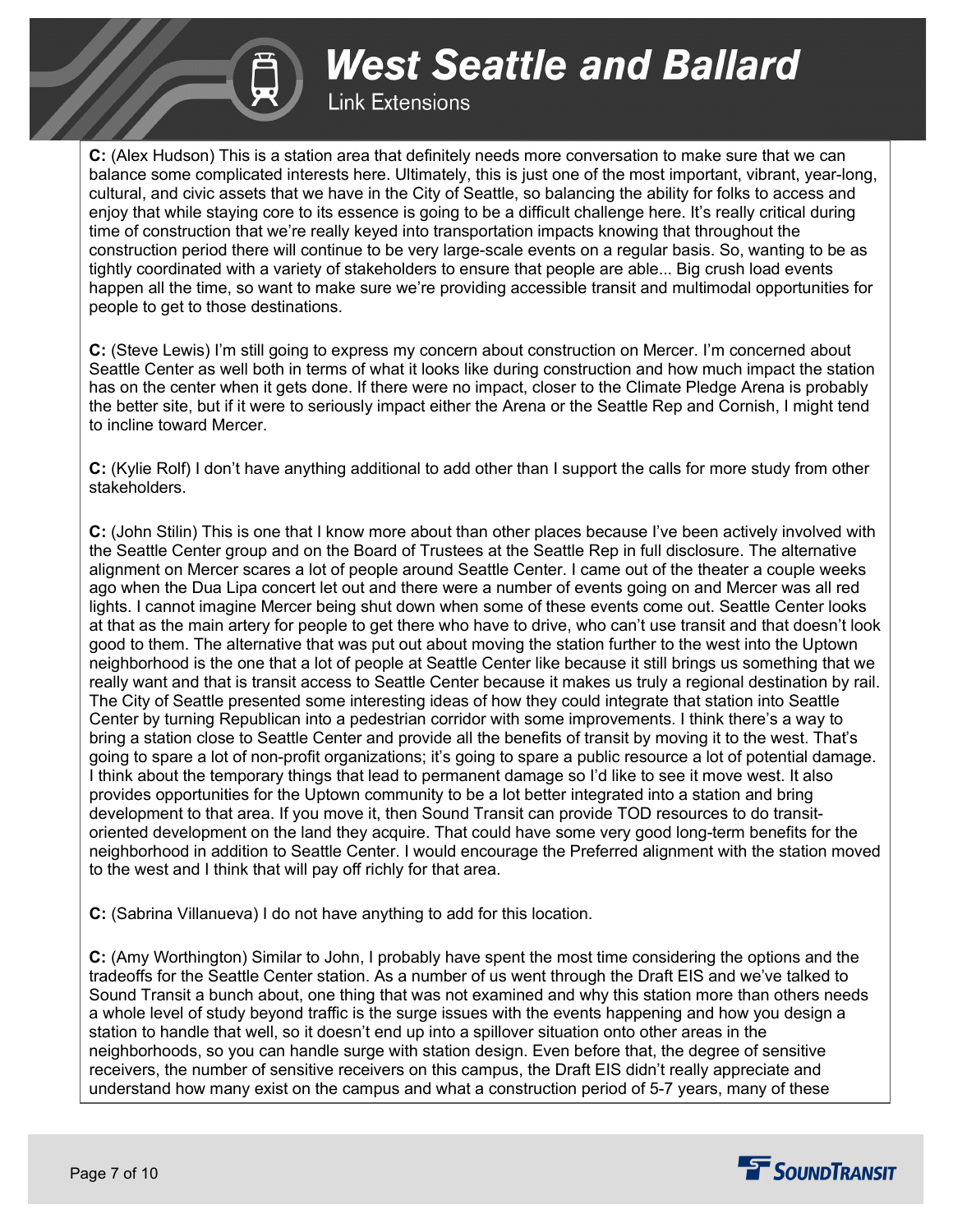### **Link Extensions**

organizations… KEXP is a 24-7 operation, opera, SIFF, Vera, they all have equipment and things that are critical to their operations that would be disrupted by construction and also by the station [after construction], [though] less so [than construction]. So, to have a station right there you do wonder whether they could survive beyond the construction period to be there when the station opened. Republican where the station is being proposed is a critical area for load and unload and maintenance access to the station that I don't think was really well considered when proposing this as a preferred station. Echoing what everyone else said, Seattle Center is such an amazing cultural arts and open space amenity to the city that doesn't really have a lot of that kind of amenity, that to put a station where it's being proposed seems like it will disrupt the contemplative and open space components that so many people enjoy of the center. So, I really think this area needs considerable further study because certainly the idea of moving to Mercer has a lot of traffic implications to it.

#### **Cost Savings and Refinement Concepts Feedback**

CAG members shared their feedback to the following question:

• What are your thoughts on the cost saving and refinement ideas?

**Q:** (Elizabeth Archambault) I'm wondering what would a station on the sidewalk look like? I think that needs to be explained. I'm just trying to understand what that would look like.

 **A:** (Sloan Dawson) If you look at legacy transit systems, entrances in the right-of-way is pretty typical. Generally, you see a fairly narrow entrance with stair or elevator combination that's in the streetscape which is roughly the width of a typical travel lane. You may shrink the size of the street cross-section, essentially pushing out the curb, but there are plenty of examples throughout the world including NYC and DC Metro.

 **C:** (Elizabeth Archambault) I would use something on the sidewalk as long as there was a sidewalk. There used to be an elevator across the street from the Monorail entrance. Across that street, there's a recessed elevator you could use to get down to transit center. I'm wondering if that would be what you're thinking of, still the sidewalk but a recessed area for a stairwell and elevator?

 **A:** (Sloan Dawson) That's one strategy; that's more integrated into adjacent development. Another strategy could be positioning it away from the building within the right-of-way and having it be a standalone structure with a canopy over it. DC Metro has good examples of having an architectural presence.

 **C:** (Elizabeth Archambault) As a consumer of transit, I would definitely use that. That would be worth studying. It would be an interesting element, particularly if we could get trees. This kind of option would be worth studying for the Midtown sections and perhaps other sections as well. I also agree with other members of the committee that we have all the stops that we need now. This is our opportunity to have input and to build stations that people can use. I'm hoping that there are some other cost savings or other way to help the budget without having Denny and South Lake Union merge. I'd like two stations opening there, would be beneficial for a lot of people to have two stations rather than one.

**C:** (Matthew Curry) On the Midtown station, a hometown example that I was trying to wrap my head around in terms of footprint is the downtown tunnel entrance on 3rd at Cherry & James Street. When I see the kind of image that was presented, I'm excited because there's an opportunity to do something modern and fun that would be attractive. I don't see those types of entrances as being a detriment in any way. Obviously there needs to be elevator core accommodation, but I don't have any issue with those kinds of stairway entrances. That said, one thing that is a concern, that we'd want to study and avoid, is at the 3rd Avenue entrance at Cherry and James, it is right up against the curb so it does constrict the sidewalk. So, there was mention of bumping out the sidewalk--the issue I'd want to highlight there is on 4th Ave northbound in the right lane during morning rush hour, it is a transit lane, so take that into consideration. In terms of could the footprint be provided and sidewalk expanded in a way that would still allow buses on 4th Avenue to be able to continue their routing? Going to the Westlake Station, I don't know that this was indicated in the study, so I'm putting

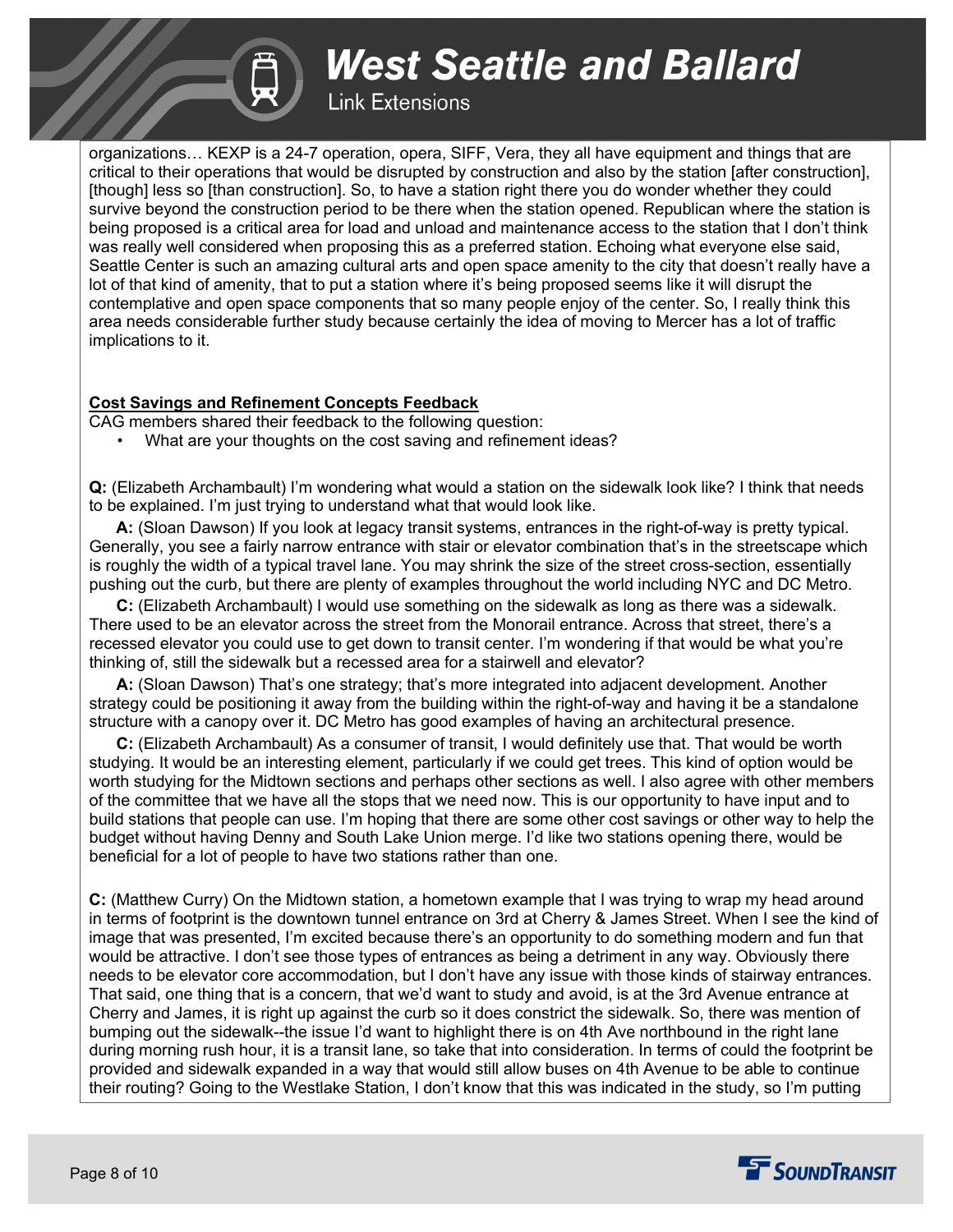### **Link Extensions**

this out there and hopefully someone can address it—I don't know to what extent the Westlake station interacting with the existing downtown bus tunnel and all of its several entrances has walking volumes identified. It seems like someone who wanted to use that station might enter through the existing Westlake bus tunnel station and then transition into the new station. With that in mind, I'm not against eliminating or consolidating this one entrance, it's a great opportunity that deserves further study and in that study there should be an additional look at existing station entrances that are not specifically part of ST3 that could support that. In the SLU neighborhood, we have advocated for very long to have two stations in that area. I really cannot support consolidating into a single station.

**C:** (Jacqueline Gruber) If any of these ideas are to be discussed, it feels very premature. Any of these would warrant a lot more detail and information before I would feel prepared to even begin to weigh in. I recognize Sound Transit released its annual program review recently and it shows that costs continue to deviate from the initial budget estimate and so we have an increasing gap that needs to be addressed and nobody wants delay, which is one of the ways that you can make up that cost gap. The burden of proof, for lack of a better term, is really high if we're going to reverse course on what voters were promised, what they voted for, what they're paying for, before we start haphazardly cutting things here or there. So far we haven't seen information on these ideas on the true impact to ridership. I don't know if we're comparing apples to apples when we talk about cutting a station—is that 50% capacity or are we talking about one bigger station? I think we need to know more about the urban design implications and access to these stations and the size of the station and how people would get in and out, stairs, escalators, elevator, all the different ingress/egress methods. Without understanding the negative impacts of what we're causing for the money that we're saving, and again being a multigenerational project and hundreds of years of use hopefully, to what end are we trying to save \$100M here or there? I don't mean to be flippant, it's taxpayer money that's precious and needs to be treated with a lot of deliberation, but I don't think we have any information to weigh the value of that money or the value of that savings.

**C:** (Alex Hudson) I'll keep my thoughts as high level as the information that we have. Station access and station integration into the urban form of what is and likely always will be the densest residential and economic hubs in our state, and the five or six state region, is vitally important to make sure that we're maximizing the usability of these critical investments over time. There's a true balance that needs to happen and budgets are real documents and taxpayer dollars are, as Jacqueline said, precious. However, getting it right is the single most important thing we need to do for the generations of people who are coming behind us and counting on these stations to deliver for them. Our value is around making sure that station access and urban form integration is done to the platinum standard. Our comments at TCC have been around maximizing potential for equitable TOD which has an overlap with values like minimizing real estate costs. The concept of combining stations is a pretty tough pill to swallow. I, of course, am a First Hill resident and have direct experience with the everyday reality of living in a community that should have had a station and didn't. It should be the absolute highest burden of proof necessary before the public, the taxpayers, the voters should be asked to consider such an option, [it] should really be our option of last resort.

**C:** (Steve Lewis) Westlake is really where we want to have the station. There's significantly less activity on Dexter, it's up a hill which makes it less accessible, and there's a significant distance from the Westlake corridor which is really where you'd like to end up. I'm still concerned about the slope on the sidewalk at Columbia. I think that it's possible to build a sidewalk entrance without forcing people, particularly with mobility difficulties, to go up the slope on Columbia but it's not easy. Columbia is one of the steepest streets we have in Downtown. In the past few weeks, when I attempted to use the Westlake station, there were four elevators from Westlake to the street and three of them were not working. So, as long as the two Westlake stations connect, so that you are in fact adding 6, 7, 8 elevators, from what is effectively a single station, I'm ok with the consolidation. But if the consolidation ends up giving you relatively few elevators coming out of the very important station, that could make the station effectively inaccessible. So, that's my concern about